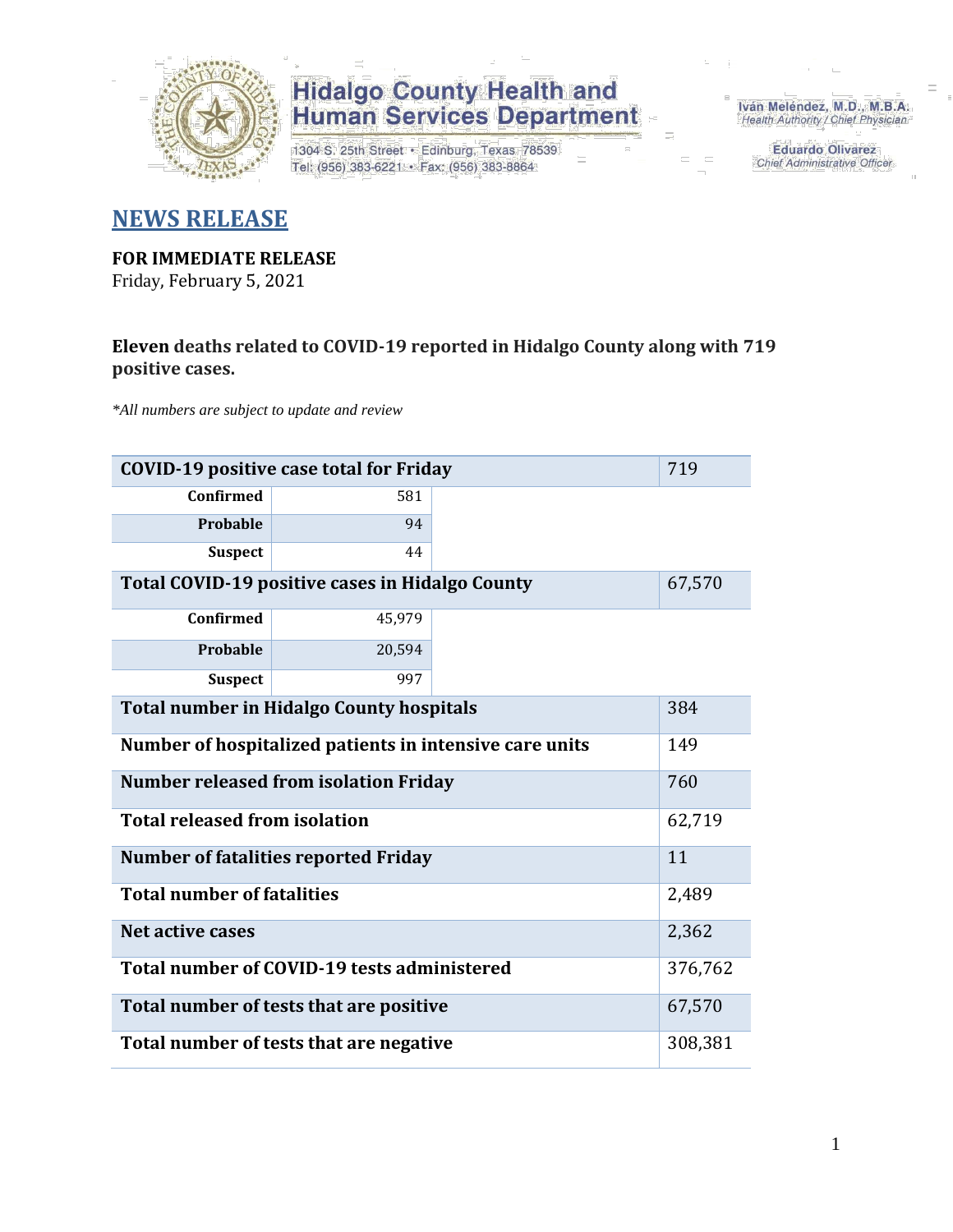

1304 S. 25th Street · Edinburg, Texas 78539 Tel: (956) 383-6221 · Fax: (956) 383-8864

Iván Meléndez, M.D., M.B.A. Health Authority / Chief Physician

> **Eduardo Olivarez** Chief Administrative Officer

*Hidalgo County uses the case status definition provided by the Texas Department of State Health Service's 2020 Epi Case Criteria Guide revised November 2020.*

- *1. Confirmed: A person who has tested positive through a molecular or PCR (oral or nasal swabs) test that looks for the presence of the virus's genetic material.*
- *2. Probable: A person who meets presumptive laboratory evidence through detection of COVID-19 by antigen test in a respiratory specimen.*
- *3. Suspect: A person who meets supported laboratory evidence through detection of specific antibodies in serum, plasma, whole body, and no prior history of being confirmed or probable case.*

*For more information of case status definition for COVID-19, please refer to:*

[https://www.dshs.state.tx.us/IDCU/investigation/epi-case-criteria-guide/2020-Epi-Case-Criteria-](https://www.dshs.state.tx.us/IDCU/investigation/epi-case-criteria-guide/2020-Epi-Case-Criteria-Guide.pdf)[Guide.pdf](https://www.dshs.state.tx.us/IDCU/investigation/epi-case-criteria-guide/2020-Epi-Case-Criteria-Guide.pdf)

The deaths include:

|                | Age   | Gender | <b>City</b> |
|----------------|-------|--------|-------------|
| $\mathbf{1}$   | 40s   | Male   | Edinburg    |
| $\overline{2}$ | $70+$ | Male   | Edinburg    |
| 3              | 40s   | Male   | McAllen     |
| 4              | $70+$ | Male   | McAllen     |
| 5              | $70+$ | Male   | McAllen     |
| 6              | $70+$ | Male   | Mercedes    |
| $\overline{7}$ | 50s   | Female | Pharr       |
| 8              | 60s   | Male   | Pharr       |
| 9              | $70+$ | Female | Pharr       |
| 10             | $70+$ | Female | Pharr       |
| 11             | 70+   | Female | Pharr       |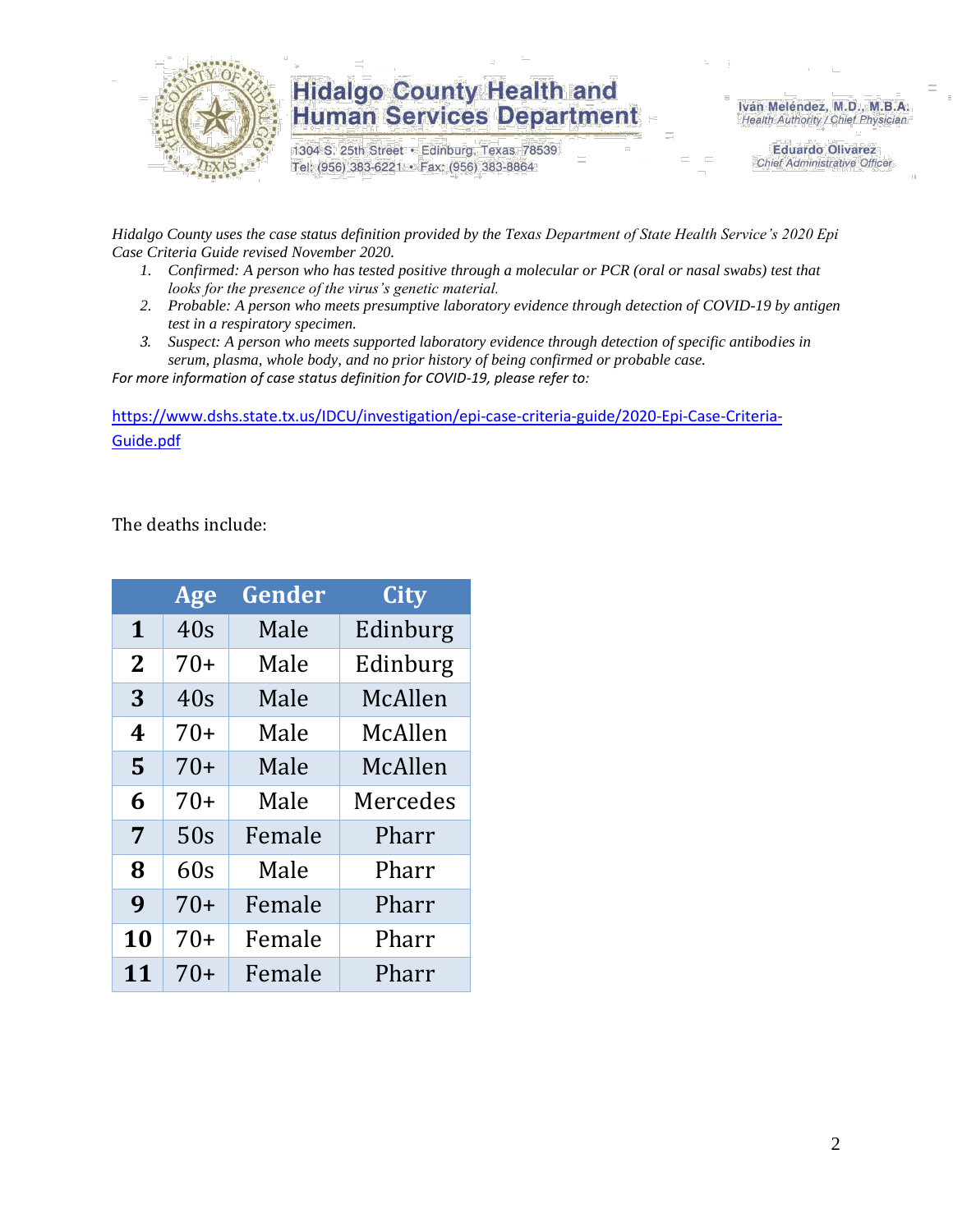

1304 S. 25th Street · Edinburg, Texas 78539 Tel: (956) 383-6221 · Fax: (956) 383-8864

Iván Meléndez, M.D., M.B.A.<br>Health Authority / Chief Physician

**Eduardo Olivarez** Chief Administrative Officer

#### Friday, February 5, 2021 positive cases include:

|                         | Age                      | Gender                    | <b>City</b> |            | Age              | Gender         | <b>City</b>        |     | Age                 | Gender                    | <b>City</b> |
|-------------------------|--------------------------|---------------------------|-------------|------------|------------------|----------------|--------------------|-----|---------------------|---------------------------|-------------|
| $\mathbf{1}$            | <b>Range</b><br>$0 - 19$ | M                         | Alamo       | 241        | Range<br>30s     | M              | McAllen            | 481 | <b>Range</b><br>50s | $\overline{F}$            | Mission     |
| $\boldsymbol{2}$        | $0 - 19$                 | $\mathbf M$               | Alamo       | 242        | 30s              | $\mathbf{F}$   | McAllen            | 482 | 50s                 | $\mathbf M$               | Mission     |
| 3                       | 20s                      | ${\bf F}$                 | Alamo       | 243        | 30s              | $\mathbf M$    | McAllen            | 483 | 50s                 | $\mathbf M$               | Mission     |
| $\overline{\mathbf{4}}$ | 20s                      | ${\bf F}$                 | Alamo       | 244        | 30s              | $\rm F$        | McAllen            | 484 | 50s                 | M                         | Mission     |
| 5                       | 20s                      | $\overline{\mathrm{F}}$   | Alamo       | 245        | 30s              | $\mathbf M$    | McAllen            | 485 | 50s                 | $\rm F$                   | Mission     |
| 6                       | 20s                      | ${\bf F}$                 | Alamo       | 246        | 30s              | $\mathbf M$    | McAllen            | 486 | 50s                 | ${\bf F}$                 | Mission     |
| 7                       | 20s                      | $\mathbf M$               | Alamo       | 247        | 30s              | $\rm F$        | McAllen            | 487 | 50s                 | $\mathbf M$               | Mission     |
| ${\bf 8}$               | 20s                      | $\mathbf M$               | Alamo       | 248        | $\overline{30s}$ | $\mathbf M$    | McAllen            | 488 | 50s                 | $\rm F$                   | Mission     |
| $\boldsymbol{9}$        | 30s                      | $\mathbf M$               | Alamo       | 249        | 30s              | $\rm F$        | McAllen            | 489 | 50s                 | $\overline{F}$            | Mission     |
| 10                      | 30s                      | $\boldsymbol{\mathrm{F}}$ | Alamo       | 250        | 30s              | ${\bf F}$      | McAllen            | 490 | 50s                 | $\mathbf M$               | Mission     |
| 11                      | 30s                      | M                         | Alamo       | 251        | 30s              | $\rm F$        | McAllen            | 491 | 60s                 | ${\bf F}$                 |             |
|                         | 30s                      | $\mathbf M$               |             |            |                  |                |                    | 492 |                     | ${\bf F}$                 | Mission     |
| 12<br>13                | 40s                      |                           | Alamo       | 252<br>253 | 30s<br>30s       | $\mathbf M$    | McAllen<br>McAllen | 493 | 60s<br>60s          | ${\bf F}$                 | Mission     |
|                         |                          | $\mathbf M$               | Alamo       |            |                  | ${\bf F}$      |                    |     |                     |                           | Mission     |
| 14                      | 40s                      | $\mathbf M$               | Alamo       | 254        | 30s              | $\mathbf M$    | McAllen            | 494 | $70+$               | M                         | Mission     |
| 15                      | 40s                      | ${\bf F}$                 | Alamo       | 255        | 30s              | $\rm F$        | McAllen            | 495 | $70+$               | ${\bf F}$                 | Mission     |
| 16                      | 50s                      | ${\bf F}$                 | Alamo       | 256        | 40s              | $\mathbf M$    | McAllen            | 496 | $70+$               | ${\bf F}$                 | Mission     |
| 17                      | 60s                      | M                         | Alamo       | 257        | 40s              | $\mathbf M$    | McAllen            | 497 | $70+$               | $\overline{\mathrm{F}}$   | Mission     |
| 18                      | 60s                      | $\rm F$                   | Alamo       | 258        | 40s              | $\rm F$        | McAllen            | 498 | $0 - 19$            | $\mathbf M$               | Pharr       |
| 19                      | $70+$                    | ${\bf F}$                 | Alamo       | 259        | 40s              | $\rm F$        | McAllen            | 499 | $0 - 19$            | $\mathbf M$               | Pharr       |
| 20                      | $70+$                    | $\mathbf M$               | Alamo       | 260        | 40s              | $\overline{F}$ | McAllen            | 500 | $0-19$              | $\overline{\mathrm{F}}$   | Pharr       |
| 21                      | $70+$                    | $\boldsymbol{\mathrm{F}}$ | Alamo       | 261        | 40s              | $\mathbf M$    | McAllen            | 501 | $0 - 19$            | $\mathbf M$               | Pharr       |
| 22                      | $0 - 19$                 | ${\bf F}$                 | Alton       | 262        | 40s              | $\mathbf M$    | McAllen            | 502 | $0 - 19$            | $\mathbf M$               | Pharr       |
| 23                      | $0 - 19$                 | $\mathbf M$               | Alton       | 263        | 40s              | $\mathbf M$    | McAllen            | 503 | $0 - 19$            | $\mathbf M$               | Pharr       |
| 24                      | $0 - 19$                 | ${\bf F}$                 | Alton       | 264        | 40s              | $\rm F$        | McAllen            | 504 | $0 - 19$            | $\rm F$                   | Pharr       |
| 25                      | $0 - 19$                 | $\mathbf M$               | Alton       | 265        | 40s              | $\overline{F}$ | McAllen            | 505 | $0-19$              | ${\bf F}$                 | Pharr       |
| 26                      | $0 - 19$                 | M                         | Alton       | 266        | 40s              | $\mathbf M$    | McAllen            | 506 | $0 - 19$            | $\rm F$                   | Pharr       |
| 27                      | $0 - 19$                 | $\mathbf M$               | Alton       | 267        | 40s              | $\rm F$        | McAllen            | 507 | $0 - 19$            | $\mathbf M$               | Pharr       |
| 28                      | $0 - 19$                 | $\mathbf M$               | Alton       | 268        | 40s              | $\rm F$        | McAllen            | 508 | $0 - 19$            | $\rm F$                   | Pharr       |
| 29                      | 20s                      | $\boldsymbol{\mathrm{F}}$ | Alton       | 269        | 40s              | $\mathbf M$    | McAllen            | 509 | $0 - 19$            | $\rm F$                   | Pharr       |
| 30                      | 20s                      | $\mathbf M$               | Alton       | 270        | 40s              | $\mathbf M$    | McAllen            | 510 | $0 - 19$            | $\boldsymbol{\mathrm{F}}$ | Pharr       |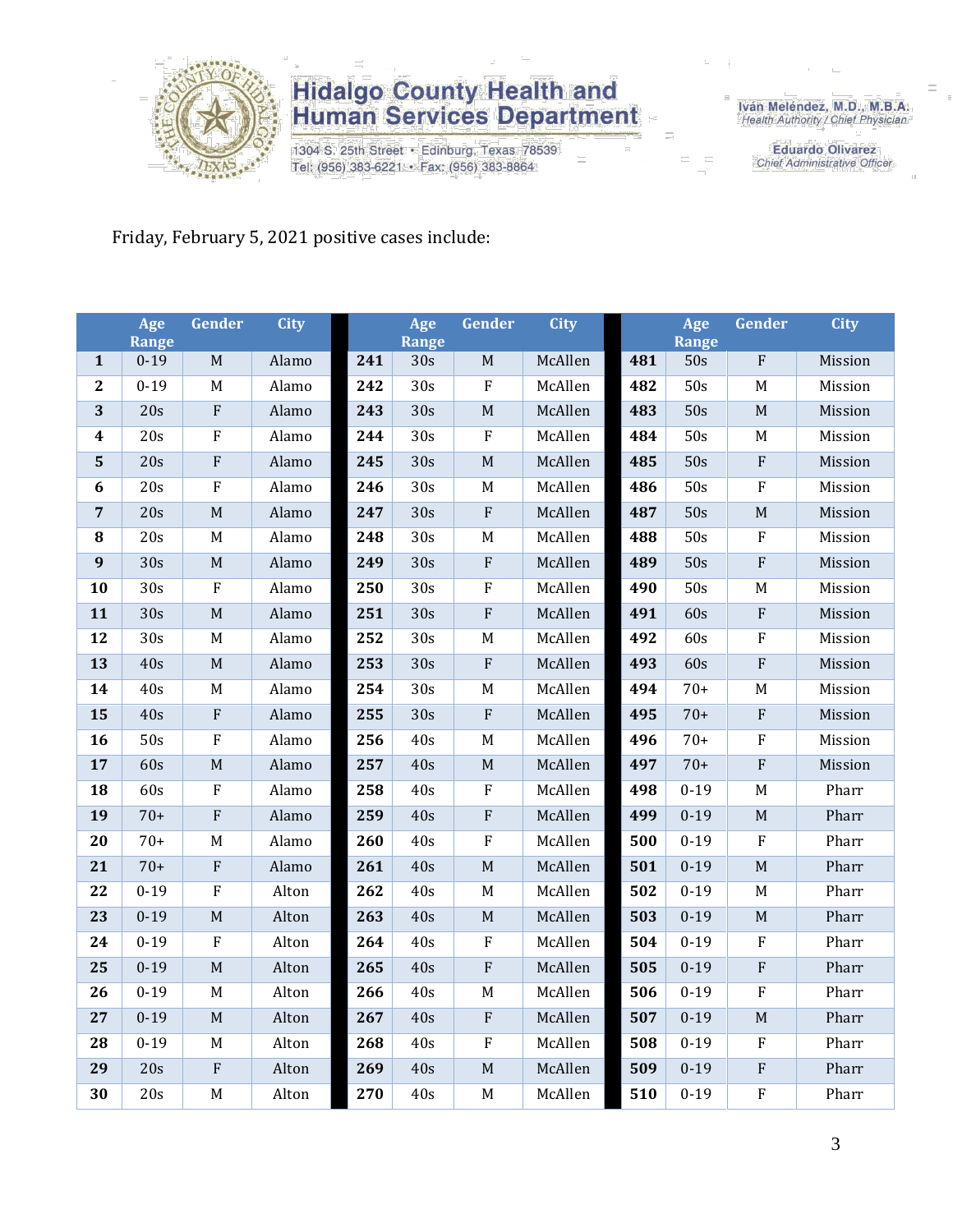

1304 S. 25th Street · Edinburg, Texas 78539 Tel: (956) 383-6221 · Fax: (956) 383-8864

Iván Meléndez, M.D., M.B.A.<br>Health Authority / Chief Physician

| 31 | 20s             | M           | Alton | 271 | 40s   | $M_{\odot}$ | McAllen | 511 | 20s | $\rm F$     | Pharr |
|----|-----------------|-------------|-------|-----|-------|-------------|---------|-----|-----|-------------|-------|
| 32 | 30s             | M           | Alton | 272 | 40s   | $\mathbf F$ | McAllen | 512 | 20s | ${\bf F}$   | Pharr |
| 33 | 30s             | ${\bf F}$   | Alton | 273 | 40s   | ${\bf F}$   | McAllen | 513 | 20s | ${\bf F}$   | Pharr |
| 34 | 30s             | M           | Alton | 274 | 40s   | ${\bf F}$   | McAllen | 514 | 20s | ${\bf F}$   | Pharr |
| 35 | 40s             | ${\bf F}$   | Alton | 275 | 40s   | $\mathbf M$ | McAllen | 515 | 20s | ${\bf F}$   | Pharr |
| 36 | 40s             | ${\bf F}$   | Alton | 276 | 40s   | M           | McAllen | 516 | 20s | ${\bf F}$   | Pharr |
| 37 | 50s             | ${\bf F}$   | Alton | 277 | 40s   | $\,$ F      | McAllen | 517 | 20s | ${\bf F}$   | Pharr |
| 38 | 60s             | M           | Alton | 278 | 40s   | M           | McAllen | 518 | 20s | M           | Pharr |
| 39 | $0 - 19$        | $\mathbf U$ | Donna | 279 | 40s   | $\mathbf M$ | McAllen | 519 | 20s | $\mathbf M$ | Pharr |
| 40 | $0 - 19$        | F           | Donna | 280 | 50s   | $\rm F$     | McAllen | 520 | 20s | M           | Pharr |
| 41 | $0 - 19$        | $\mathbf U$ | Donna | 281 | 50s   | $\rm F$     | McAllen | 521 | 20s | $\mathbf M$ | Pharr |
| 42 | $0 - 19$        | ${\bf F}$   | Donna | 282 | 50s   | $\rm F$     | McAllen | 522 | 20s | M           | Pharr |
| 43 | $0 - 19$        | M           | Donna | 283 | 50s   | $\mathbf M$ | McAllen | 523 | 20s | $\rm F$     | Pharr |
| 44 | $0 - 19$        | $\rm F$     | Donna | 284 | 50s   | $\rm F$     | McAllen | 524 | 20s | M           | Pharr |
| 45 | $0 - 19$        | ${\bf F}$   | Donna | 285 | 50s   | ${\bf F}$   | McAllen | 525 | 30s | $\mathbf M$ | Pharr |
| 46 | $0 - 19$        | M           | Donna | 286 | 50s   | M           | McAllen | 526 | 30s | $\rm F$     | Pharr |
| 47 | $0 - 19$        | $\mathbf M$ | Donna | 287 | 50s   | $\,$ F      | McAllen | 527 | 30s | $\rm F$     | Pharr |
| 48 | $0 - 19$        | $\rm F$     | Donna | 288 | 50s   | $\rm F$     | McAllen | 528 | 30s | M           | Pharr |
| 49 | $0 - 19$        | ${\bf F}$   | Donna | 289 | 50s   | $\mathbf M$ | McAllen | 529 | 30s | M           | Pharr |
| 50 | $0 - 19$        | $\rm F$     | Donna | 290 | 50s   | M           | McAllen | 530 | 30s | M           | Pharr |
| 51 | $0 - 19$        | ${\bf F}$   | Donna | 291 | 50s   | $\mathbf M$ | McAllen | 531 | 30s | $\rm F$     | Pharr |
| 52 | $0 - 19$        | M           | Donna | 292 | 50s   | M           | McAllen | 532 | 30s | M           | Pharr |
| 53 | $0 - 19$        | $\mathbf M$ | Donna | 293 | 50s   | ${\bf F}$   | McAllen | 533 | 40s | $\mathbf M$ | Pharr |
| 54 | 20s             | M           | Donna | 294 | 50s   | M           | McAllen | 534 | 40s | $\rm F$     | Pharr |
| 55 | 20s             | ${\bf F}$   | Donna | 295 | 60s   | $\mathbf M$ | McAllen | 535 | 40s | $\rm F$     | Pharr |
| 56 | 20s             | ${\bf F}$   | Donna | 296 | 60s   | M           | McAllen | 536 | 40s | ${\bf F}$   | Pharr |
| 57 | 30s             | ${\bf F}$   | Donna | 297 | 60s   | $\rm F$     | McAllen | 537 | 40s | ${\bf F}$   | Pharr |
| 58 | 30s             | M           | Donna | 298 | 60s   | F           | McAllen | 538 | 40s | F           | Pharr |
| 59 | 30s             | $\rm F$     | Donna | 299 | 60s   | M           | McAllen | 539 | 40s | ${\bf F}$   | Pharr |
| 60 | 30 <sub>s</sub> | M           | Donna | 300 | 60s   | $\rm F$     | McAllen | 540 | 40s | M           | Pharr |
| 61 | 30s             | M           | Donna | 301 | 60s   | $\,$ F      | McAllen | 541 | 50s | $\rm F$     | Pharr |
| 62 | 40s             | $\rm F$     | Donna | 302 | 60s   | M           | McAllen | 542 | 50s | $\rm F$     | Pharr |
| 63 | 40s             | $\rm F$     | Donna | 303 | $70+$ | ${\bf F}$   | McAllen | 543 | 50s | $\rm F$     | Pharr |
| 64 | 40s             | M           | Donna | 304 | $70+$ | M           | McAllen | 544 | 50s | F           | Pharr |
| 65 | 40s             | $\rm F$     | Donna | 305 | $70+$ | $\mathbf M$ | McAllen | 545 | 50s | M           | Pharr |
| 66 | 50s             | $\rm F$     | Donna | 306 | $70+$ | M           | McAllen | 546 | 50s | M           | Pharr |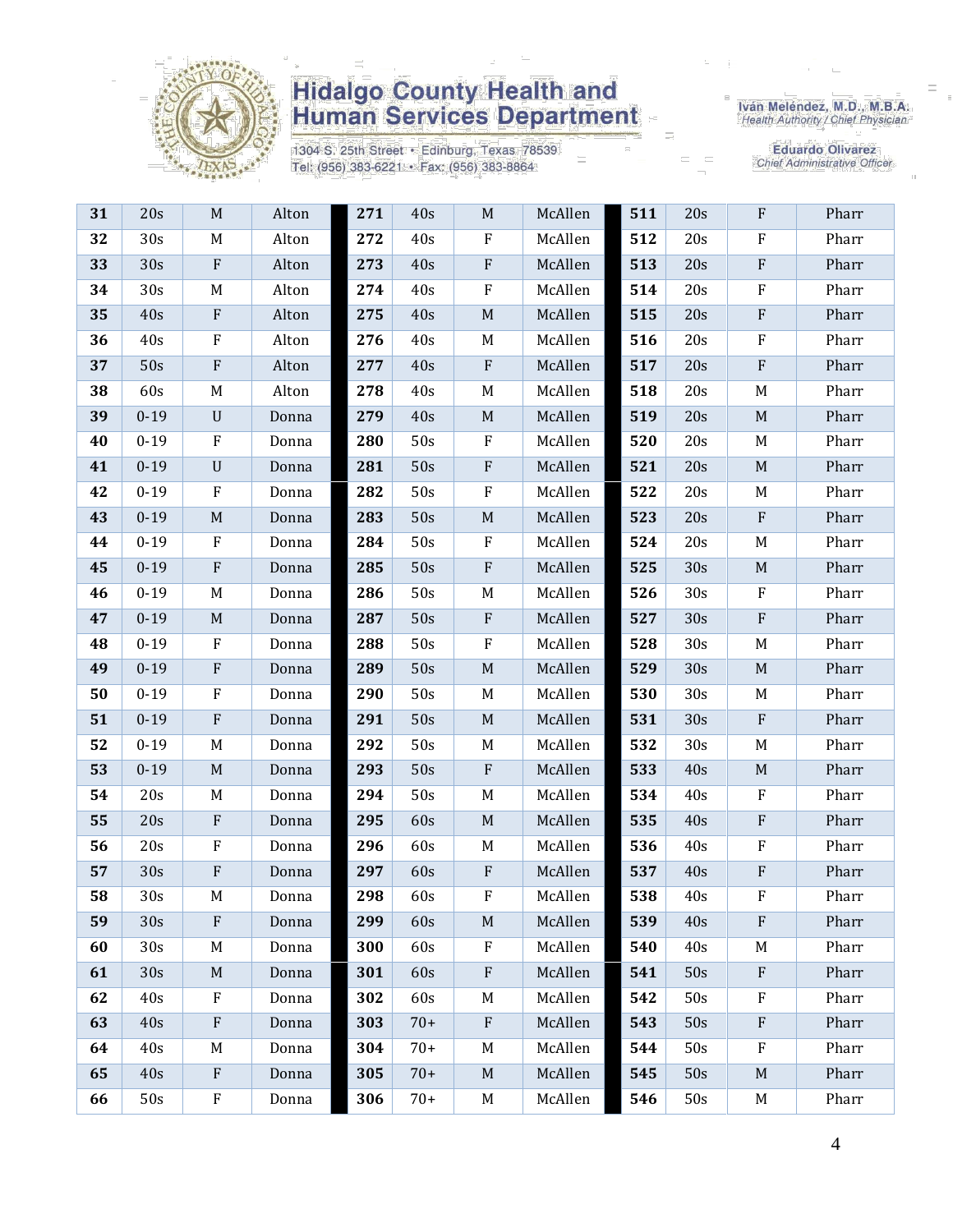

1304 S. 25th Street · Edinburg, Texas 78539 Tel: (956) 383-6221 · Fax: (956) 383-8864

Iván Meléndez, M.D., M.B.A.<br>Health Authority / Chief Physician

| 67  | 50s      | ${\bf F}$    | Donna    | 307 | $70+$    | ${\bf F}$   | McAllen  | 547 | 50s      | $\rm F$                   | Pharr    |
|-----|----------|--------------|----------|-----|----------|-------------|----------|-----|----------|---------------------------|----------|
| 68  | $70+$    | $\mathbf{F}$ | Donna    | 308 | $70+$    | ${\bf F}$   | McAllen  | 548 | 50s      | M                         | Pharr    |
| 69  | $70+$    | M            | Donna    | 309 | $0 - 19$ | ${\bf F}$   | Mercedes | 549 | 50s      | $\mathbf M$               | Pharr    |
| 70  | $70+$    | $\rm F$      | Donna    | 310 | $0 - 19$ | ${\bf F}$   | Mercedes | 550 | 50s      | $\rm F$                   | Pharr    |
| 71  | $0 - 19$ | $\rm F$      | Edinburg | 311 | $0 - 19$ | $\mathbf M$ | Mercedes | 551 | 50s      | $\rm F$                   | Pharr    |
| 72  | $0 - 19$ | M            | Edinburg | 312 | $0 - 19$ | M           | Mercedes | 552 | 60s      | $\mathbf F$               | Pharr    |
| 73  | $0 - 19$ | $\rm F$      | Edinburg | 313 | $0 - 19$ | $\mathbf M$ | Mercedes | 553 | 60s      | $\rm F$                   | Pharr    |
| 74  | $0 - 19$ | M            | Edinburg | 314 | $0 - 19$ | $\rm F$     | Mercedes | 554 | 60s      | M                         | Pharr    |
| 75  | $0 - 19$ | $\rm F$      | Edinburg | 315 | 20s      | $\mathbf M$ | Mercedes | 555 | $70+$    | $\mathbf M$               | Pharr    |
| 76  | $0 - 19$ | M            | Edinburg | 316 | 20s      | ${\bf F}$   | Mercedes | 556 | $70+$    | $\rm F$                   | Pharr    |
| 77  | $0 - 19$ | $\mathbf M$  | Edinburg | 317 | 20s      | ${\bf F}$   | Mercedes | 557 | $70+$    | $\mathbf M$               | Pharr    |
| 78  | $0 - 19$ | $\rm F$      | Edinburg | 318 | 20s      | ${\bf F}$   | Mercedes | 558 | $70+$    | $\rm F$                   | Pharr    |
| 79  | $0 - 19$ | $\rm F$      | Edinburg | 319 | 30s      | ${\bf F}$   | Mercedes | 559 | $0 - 19$ | $\rm F$                   | San Juan |
| 80  | $0 - 19$ | M            | Edinburg | 320 | 30s      | M           | Mercedes | 560 | $0 - 19$ | M                         | San Juan |
| 81  | $0 - 19$ | $\mathbf M$  | Edinburg | 321 | 30s      | $\mathbf M$ | Mercedes | 561 | $0 - 19$ | $\rm F$                   | San Juan |
| 82  | $0 - 19$ | M            | Edinburg | 322 | 40s      | ${\bf F}$   | Mercedes | 562 | $0 - 19$ | $\rm F$                   | San Juan |
| 83  | $0 - 19$ | M            | Edinburg | 323 | 40s      | $\mathbf M$ | Mercedes | 563 | $0 - 19$ | $\rm F$                   | San Juan |
| 84  | $0 - 19$ | M            | Edinburg | 324 | 40s      | $\mathbf M$ | Mercedes | 564 | $0 - 19$ | M                         | San Juan |
| 85  | $0 - 19$ | $\mathbf M$  | Edinburg | 325 | 40s      | ${\bf F}$   | Mercedes | 565 | $0 - 19$ | $\mathbf{F}$              | San Juan |
| 86  | $0 - 19$ | M            | Edinburg | 326 | 40s      | ${\bf F}$   | Mercedes | 566 | $0 - 19$ | $\rm F$                   | San Juan |
| 87  | $0 - 19$ | $\rm F$      | Edinburg | 327 | 50s      | ${\bf F}$   | Mercedes | 567 | 20s      | $\rm F$                   | San Juan |
| 88  | $0 - 19$ | M            | Edinburg | 328 | 50s      | ${\bf F}$   | Mercedes | 568 | 20s      | M                         | San Juan |
| 89  | $0 - 19$ | $\mathbf M$  | Edinburg | 329 | 50s      | ${\bf F}$   | Mercedes | 569 | 20s      | $\mathbf M$               | San Juan |
| 90  | $0 - 19$ | M            | Edinburg | 330 | 50s      | $\mathbf M$ | Mercedes | 570 | 20s      | $\mathbf{F}$              | San Juan |
| 91  | $0 - 19$ | $\mathbf M$  | Edinburg | 331 | 50s      | ${\bf F}$   | Mercedes | 571 | 20s      | $\rm F$                   | San Juan |
| 92  | $0 - 19$ | M            | Edinburg | 332 | $0 - 19$ | M           | Mission  | 572 | 20s      | M                         | San Juan |
| 93  | 20s      | $\rm F$      | Edinburg | 333 | $0 - 19$ | ${\bf F}$   | Mission  | 573 | 20s      | $\boldsymbol{\mathrm{F}}$ | San Juan |
| 94  | 20s      | M            | Edinburg | 334 | $0 - 19$ | $\mathbf M$ | Mission  | 574 | 20s      | $\rm F$                   | San Juan |
| 95  | 20s      | $\rm F$      | Edinburg | 335 | $0 - 19$ | ${\bf F}$   | Mission  | 575 | 30s      | $\rm F$                   | San Juan |
| 96  | 20s      | M            | Edinburg | 336 | $0 - 19$ | M           | Mission  | 576 | 30s      | M                         | San Juan |
| 97  | 20s      | $\mathbf M$  | Edinburg | 337 | $0 - 19$ | $\mathbf M$ | Mission  | 577 | 30s      | $\rm F$                   | San Juan |
| 98  | 20s      | M            | Edinburg | 338 | $0 - 19$ | ${\bf F}$   | Mission  | 578 | 30s      | $\rm F$                   | San Juan |
| 99  | 20s      | $\mathbf M$  | Edinburg | 339 | $0 - 19$ | ${\bf F}$   | Mission  | 579 | 30s      | $\rm F$                   | San Juan |
| 100 | 20s      | $\rm F$      | Edinburg | 340 | $0 - 19$ | F           | Mission  | 580 | 30s      | M                         | San Juan |
| 101 | 20s      | ${\bf F}$    | Edinburg | 341 | $0 - 19$ | $\mathbf M$ | Mission  | 581 | 30s      | $\rm F$                   | San Juan |
| 102 | 20s      | M            | Edinburg | 342 | $0 - 19$ | ${\bf F}$   | Mission  | 582 | 30s      | M                         | San Juan |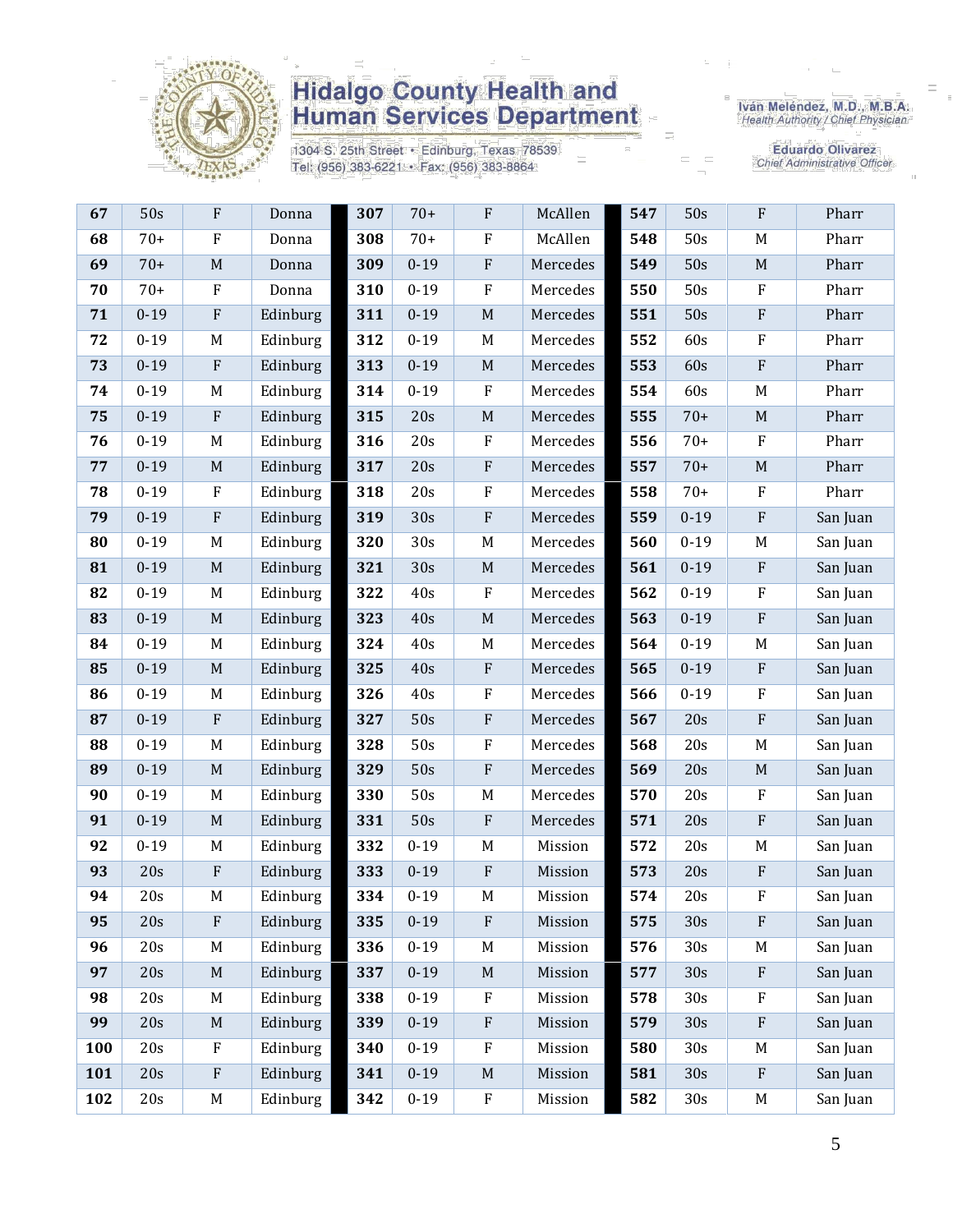

1304 S. 25th Street · Edinburg, Texas 78539 Tel: (956) 383-6221 · Fax: (956) 383-8864

Iván Meléndez, M.D., M.B.A.<br>Health Authority / Chief Physician

| 103 | 20s             | F           | Edinburg | 343 | $0 - 19$ | $\mathbf F$      | Mission | 583 | 30s      | $\mathbf{F}$ | San Juan    |
|-----|-----------------|-------------|----------|-----|----------|------------------|---------|-----|----------|--------------|-------------|
| 104 | 20s             | F           | Edinburg | 344 | $0 - 19$ | F                | Mission | 584 | 30s      | M            | San Juan    |
| 105 | 20s             | $\mathbf M$ | Edinburg | 345 | $0 - 19$ | $\mathbf M$      | Mission | 585 | 40s      | ${\bf F}$    | San Juan    |
| 106 | 20s             | M           | Edinburg | 346 | $0 - 19$ | $\rm F$          | Mission | 586 | 40s      | $\rm F$      | San Juan    |
| 107 | 20s             | $\mathbf M$ | Edinburg | 347 | $0 - 19$ | ${\bf F}$        | Mission | 587 | 40s      | ${\bf F}$    | San Juan    |
| 108 | 20s             | ${\bf F}$   | Edinburg | 348 | $0 - 19$ | M                | Mission | 588 | 40s      | M            | San Juan    |
| 109 | 20s             | $\mathbf M$ | Edinburg | 349 | $0 - 19$ | $\rm F$          | Mission | 589 | 40s      | ${\bf F}$    | San Juan    |
| 110 | 20s             | ${\bf F}$   | Edinburg | 350 | $0 - 19$ | M                | Mission | 590 | 50s      | $\rm F$      | San Juan    |
| 111 | 20s             | $\mathbf M$ | Edinburg | 351 | $0 - 19$ | $\rm F$          | Mission | 591 | 50s      | $\mathbf M$  | San Juan    |
| 112 | 20s             | $\mathbf M$ | Edinburg | 352 | $0 - 19$ | M                | Mission | 592 | 50s      | $\rm F$      | San Juan    |
| 113 | 20s             | $\mathbf M$ | Edinburg | 353 | $0 - 19$ | $\mathbf M$      | Mission | 593 | 50s      | ${\bf F}$    | San Juan    |
| 114 | 20s             | ${\bf F}$   | Edinburg | 354 | $0 - 19$ | $\rm F$          | Mission | 594 | 60s      | M            | San Juan    |
| 115 | 20s             | ${\bf F}$   | Edinburg | 355 | $0 - 19$ | $\mathbf M$      | Mission | 595 | 60s      | $\mathbf M$  | San Juan    |
| 116 | 20s             | ${\bf F}$   | Edinburg | 356 | $0 - 19$ | M                | Mission | 596 | 60s      | $\rm F$      | San Juan    |
| 117 | 20s             | ${\bf F}$   | Edinburg | 357 | $0 - 19$ | $\, {\bf F}$     | Mission | 597 | $70+$    | ${\bf F}$    | San Juan    |
| 118 | 20s             | M           | Edinburg | 358 | $0 - 19$ | $\boldsymbol{F}$ | Mission | 598 | $70+$    | $\rm F$      | San Juan    |
| 119 | 20s             | ${\bf F}$   | Edinburg | 359 | $0 - 19$ | $\mathbf M$      | Mission | 599 | $70+$    | ${\bf F}$    | San Juan    |
| 120 | 30s             | ${\bf F}$   | Edinburg | 360 | $0 - 19$ | M                | Mission | 600 | $0 - 19$ | $\rm F$      | Undisclosed |
| 121 | 30s             | $\rm F$     | Edinburg | 361 | $0 - 19$ | ${\bf F}$        | Mission | 601 | $0 - 19$ | $\mathbf M$  | Undisclosed |
| 122 | 30s             | M           | Edinburg | 362 | $0 - 19$ | M                | Mission | 602 | $0 - 19$ | M            | Undisclosed |
| 123 | 30s             | ${\bf F}$   | Edinburg | 363 | $0 - 19$ | $\rm F$          | Mission | 603 | $0 - 19$ | $\mathbf M$  | Undisclosed |
| 124 | 30s             | $\mathbf M$ | Edinburg | 364 | $0 - 19$ | $\rm F$          | Mission | 604 | $0 - 19$ | M            | Undisclosed |
| 125 | 30s             | ${\bf F}$   | Edinburg | 365 | $0 - 19$ | $\mathbf M$      | Mission | 605 | $0 - 19$ | ${\bf F}$    | Undisclosed |
| 126 | 30s             | M           | Edinburg | 366 | $0 - 19$ | $\mathbf F$      | Mission | 606 | $0 - 19$ | M            | Undisclosed |
| 127 | 30s             | $\mathbf M$ | Edinburg | 367 | $0 - 19$ | ${\bf F}$        | Mission | 607 | $0 - 19$ | $\mathbf M$  | Undisclosed |
| 128 | 30s             | ${\bf F}$   | Edinburg | 368 | $0 - 19$ | M                | Mission | 608 | $0 - 19$ | $\rm F$      | Undisclosed |
| 129 | 30s             | ${\bf F}$   | Edinburg | 369 | $0 - 19$ | $\mathbf M$      | Mission | 609 | $0 - 19$ | $\rm F$      | Undisclosed |
| 130 | 30s             | ${\bf F}$   | Edinburg | 370 | $0 - 19$ | M                | Mission | 610 | $0 - 19$ | $\mathbf M$  | Undisclosed |
| 131 | 30s             | $\mathbf M$ | Edinburg | 371 | 20s      | ${\bf F}$        | Mission | 611 | $0 - 19$ | M            | Undisclosed |
| 132 | 30 <sub>s</sub> | ${\bf F}$   | Edinburg | 372 | 20s      | $\mathbf F$      | Mission | 612 | $0 - 19$ | M            | Undisclosed |
| 133 | 30s             | ${\bf F}$   | Edinburg | 373 | 20s      | $\mathbf M$      | Mission | 613 | $0 - 19$ | $\mathbf M$  | Undisclosed |
| 134 | 30 <sub>s</sub> | M           | Edinburg | 374 | 20s      | ${\bf F}$        | Mission | 614 | $0 - 19$ | $\rm F$      | Undisclosed |
| 135 | 30s             | $\rm F$     | Edinburg | 375 | 20s      | $\mathbf M$      | Mission | 615 | 20s      | $\rm F$      | Undisclosed |
| 136 | 30s             | ${\bf F}$   | Edinburg | 376 | 20s      | $\rm F$          | Mission | 616 | 20s      | $\rm F$      | Undisclosed |
| 137 | 30s             | ${\bf F}$   | Edinburg | 377 | 20s      | $\mathbf M$      | Mission | 617 | 20s      | M            | Undisclosed |
| 138 | 30s             | M           | Edinburg | 378 | 20s      | M                | Mission | 618 | 20s      | M            | Undisclosed |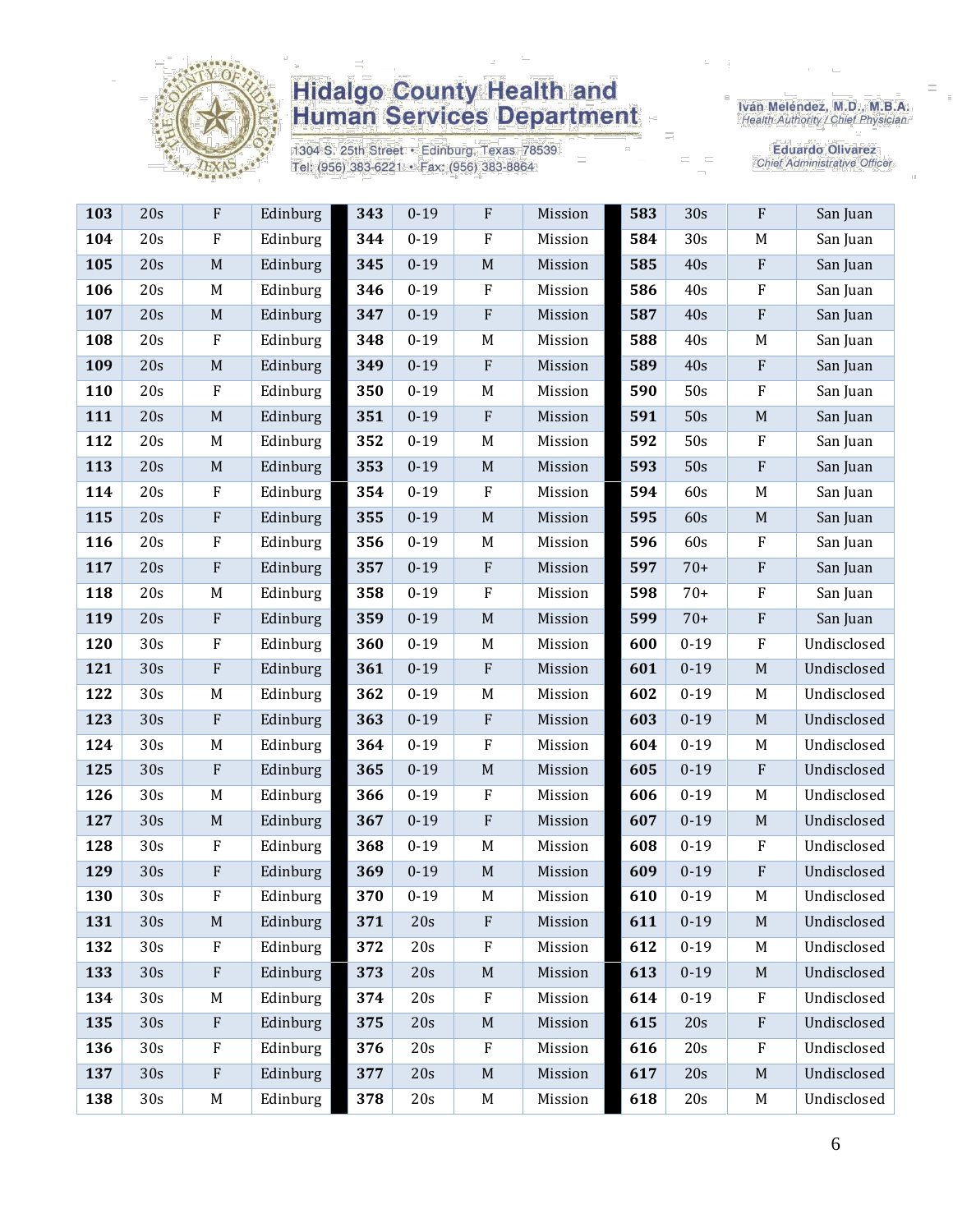

1304 S. 25th Street · Edinburg, Texas 78539 Tel: (956) 383-6221 · Fax: (956) 383-8864

Iván Meléndez, M.D., M.B.A.<br>Health Authority / Chief Physician

| 139 | 40s | $\mathbf M$ | Edinburg | 379 | 20s | ${\bf F}$                 | Mission | 619 | 20s      | $\rm F$      | Undisclosed |
|-----|-----|-------------|----------|-----|-----|---------------------------|---------|-----|----------|--------------|-------------|
| 140 | 40s | M           | Edinburg | 380 | 20s | M                         | Mission | 620 | 20s      | M            | Undisclosed |
| 141 | 40s | ${\bf F}$   | Edinburg | 381 | 20s | $\boldsymbol{\mathrm{F}}$ | Mission | 621 | 20s      | $\rm F$      | Undisclosed |
| 142 | 40s | F           | Edinburg | 382 | 20s | M                         | Mission | 622 | 20s      | M            | Undisclosed |
| 143 | 40s | ${\bf F}$   | Edinburg | 383 | 20s | ${\bf F}$                 | Mission | 623 | 20s      | $\rm F$      | Undisclosed |
| 144 | 40s | ${\bf F}$   | Edinburg | 384 | 20s | ${\bf F}$                 | Mission | 624 | 20s      | $\rm F$      | Undisclosed |
| 145 | 40s | $\mathbf M$ | Edinburg | 385 | 20s | ${\bf F}$                 | Mission | 625 | 20s      | $\mathbf M$  | Undisclosed |
| 146 | 40s | ${\bf F}$   | Edinburg | 386 | 20s | ${\bf F}$                 | Mission | 626 | 20s      | M            | Undisclosed |
| 147 | 40s | $\mathbf M$ | Edinburg | 387 | 20s | $\mathbf M$               | Mission | 627 | 20s      | $\mathbf M$  | Undisclosed |
| 148 | 40s | $\rm F$     | Edinburg | 388 | 20s | M                         | Mission | 628 | 30s      | $\rm F$      | Undisclosed |
| 149 | 40s | ${\bf F}$   | Edinburg | 389 | 20s | ${\bf F}$                 | Mission | 629 | 30s      | $\rm F$      | Undisclosed |
| 150 | 40s | M           | Edinburg | 390 | 20s | $\mathbf F$               | Mission | 630 | 30s      | $\rm F$      | Undisclosed |
| 151 | 40s | ${\bf F}$   | Edinburg | 391 | 20s | $\mathbf M$               | Mission | 631 | 30s      | $\rm F$      | Undisclosed |
| 152 | 40s | $\rm F$     | Edinburg | 392 | 20s | M                         | Mission | 632 | 30s      | M            | Undisclosed |
| 153 | 40s | $\mathbf M$ | Edinburg | 393 | 20s | ${\bf F}$                 | Mission | 633 | 30s      | $\rm F$      | Undisclosed |
| 154 | 40s | ${\bf F}$   | Edinburg | 394 | 20s | ${\bf F}$                 | Mission | 634 | 30s      | $\rm F$      | Undisclosed |
| 155 | 40s | $\mathbf M$ | Edinburg | 395 | 20s | $\mathbf M$               | Mission | 635 | 30s      | M            | Undisclosed |
| 156 | 50s | M           | Edinburg | 396 | 20s | M                         | Mission | 636 | 30s      | M            | Undisclosed |
| 157 | 50s | $\mathbf M$ | Edinburg | 397 | 20s | $\mathbf M$               | Mission | 637 | 30s      | $\mathbf M$  | Undisclosed |
| 158 | 50s | M           | Edinburg | 398 | 20s | M                         | Mission | 638 | 30s      | M            | Undisclosed |
| 159 | 50s | $\mathbf M$ | Edinburg | 399 | 20s | $\mathbf M$               | Mission | 639 | 30s      | M            | Undisclosed |
| 160 | 50s | M           | Edinburg | 400 | 20s | ${\bf F}$                 | Mission | 640 | 40s      | M            | Undisclosed |
| 161 | 50s | $\mathbf M$ | Edinburg | 401 | 20s | ${\bf F}$                 | Mission | 641 | 40s      | $\mathbf M$  | Undisclosed |
| 162 | 50s | F           | Edinburg | 402 | 30s | $\rm F$                   | Mission | 642 | 40s      | M            | Undisclosed |
| 163 | 50s | ${\bf F}$   | Edinburg | 403 | 30s | ${\bf F}$                 | Mission | 643 | 40s      | M            | Undisclosed |
| 164 | 50s | $\rm F$     | Edinburg | 404 | 30s | $\rm F$                   | Mission | 644 | 40s      | M            | Undisclosed |
| 165 | 50s | $\mathbf M$ | Edinburg | 405 | 30s | ${\bf F}$                 | Mission | 645 | 40s      | M            | Undisclosed |
| 166 | 50s | M           | Edinburg | 406 | 30s | F                         | Mission | 646 | 50s      | F            | Undisclosed |
| 167 | 50s | M           | Edinburg | 407 | 30s | $\mathbf M$               | Mission | 647 | 50s      | F            | Undisclosed |
| 168 | 50s | $\rm F$     | Edinburg | 408 | 30s | M                         | Mission | 648 | 60s      | M            | Undisclosed |
| 169 | 50s | $\mathbf M$ | Edinburg | 409 | 30s | $\mathbf M$               | Mission | 649 | 60s      | $\mathbf M$  | Undisclosed |
| 170 | 50s | M           | Edinburg | 410 | 30s | $\rm F$                   | Mission | 650 | $70+$    | $\mathbf{F}$ | Undisclosed |
| 171 | 50s | ${\bf F}$   | Edinburg | 411 | 30s | $\mathbf M$               | Mission | 651 | $70+$    | M            | Undisclosed |
| 172 | 50s | $\rm F$     | Edinburg | 412 | 30s | M                         | Mission | 652 | $0 - 19$ | M            | Weslaco     |
| 173 | 50s | ${\bf F}$   | Edinburg | 413 | 30s | $\boldsymbol{\mathrm{F}}$ | Mission | 653 | $0 - 19$ | $\mathbf{F}$ | Weslaco     |
| 174 | 50s | ${\bf F}$   | Edinburg | 414 | 30s | ${\bf F}$                 | Mission | 654 | $0 - 19$ | $\rm F$      | Weslaco     |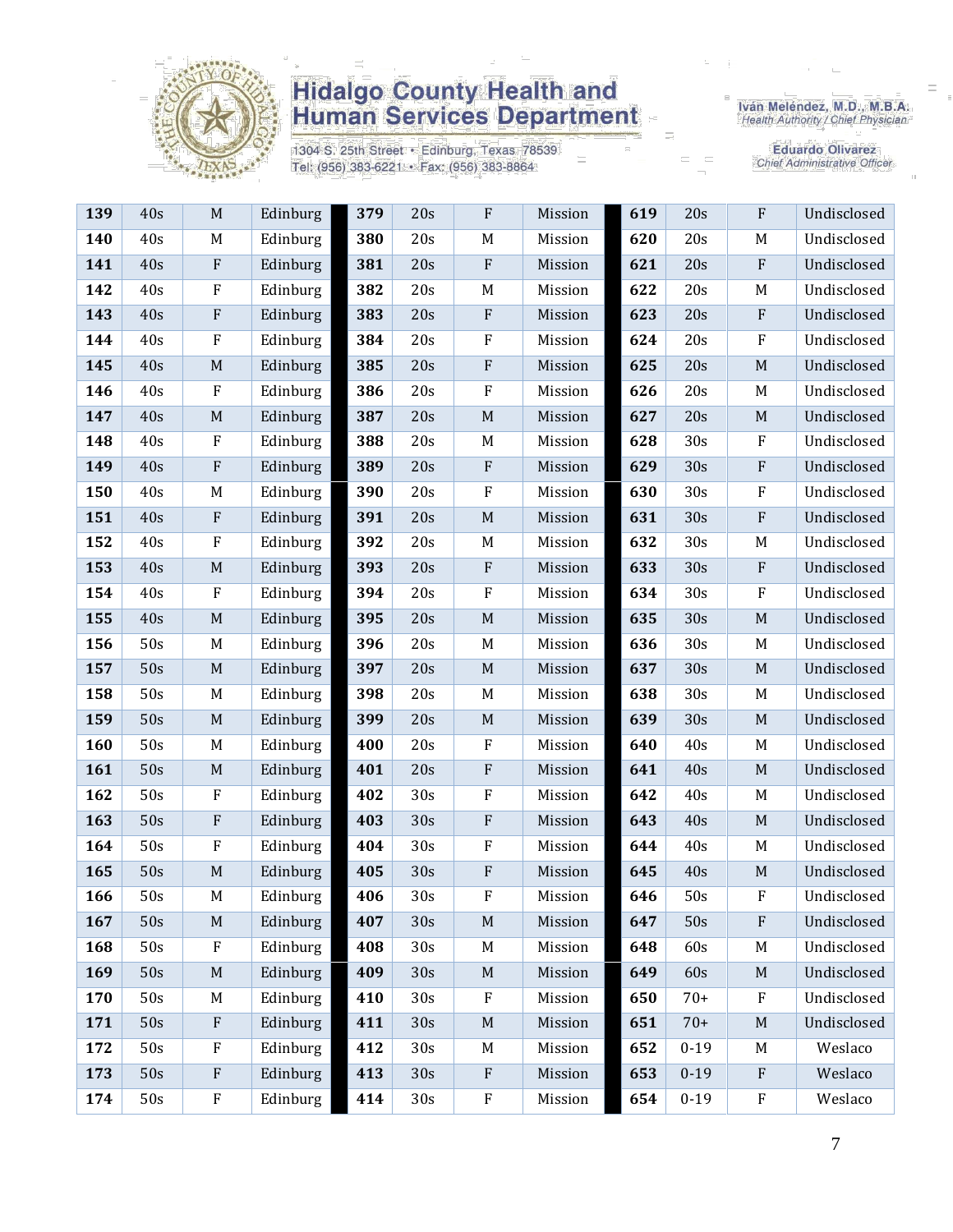

1304 S. 25th Street · Edinburg, Texas 78539 Tel: (956) 383-6221 · Fax: (956) 383-8864

Iván Meléndez, M.D., M.B.A.<br>Health Authority / Chief Physician

| 175 | 50s      | $\mathbf M$  | Edinburg | 415 | 30s | $\rm F$     | Mission | 655 | $0 - 19$ | $\rm F$                   | Weslaco |
|-----|----------|--------------|----------|-----|-----|-------------|---------|-----|----------|---------------------------|---------|
| 176 | 50s      | ${\bf F}$    | Edinburg | 416 | 30s | M           | Mission | 656 | $0 - 19$ | M                         | Weslaco |
| 177 | 60s      | $\mathbf M$  | Edinburg | 417 | 30s | ${\bf F}$   | Mission | 657 | $0 - 19$ | $\mathbf M$               | Weslaco |
| 178 | 60s      | $\rm F$      | Edinburg | 418 | 30s | $\rm F$     | Mission | 658 | $0 - 19$ | M                         | Weslaco |
| 179 | 60s      | $\mathbf M$  | Edinburg | 419 | 30s | $\mathbf M$ | Mission | 659 | $0 - 19$ | $\mathbf M$               | Weslaco |
| 180 | 60s      | M            | Edinburg | 420 | 30s | $M_{\rm}$   | Mission | 660 | $0 - 19$ | M                         | Weslaco |
| 181 | $70+$    | M            | Edinburg | 421 | 30s | $\rm F$     | Mission | 661 | $0 - 19$ | $\mathbf M$               | Weslaco |
| 182 | $70+$    | $\rm F$      | Edinburg | 422 | 30s | ${\bf F}$   | Mission | 662 | $0 - 19$ | M                         | Weslaco |
| 183 | $70+$    | ${\bf F}$    | Edinburg | 423 | 30s | $\mathbf M$ | Mission | 663 | $0 - 19$ | $\mathbf M$               | Weslaco |
| 184 | $70+$    | ${\bf F}$    | Edinburg | 424 | 30s | M           | Mission | 664 | $0 - 19$ | M                         | Weslaco |
| 185 | $70+$    | M            | Edinburg | 425 | 30s | $\rm F$     | Mission | 665 | $0 - 19$ | $\mathbf M$               | Weslaco |
| 186 | $0 - 19$ | ${\bf F}$    | Hidalgo  | 426 | 30s | $\rm F$     | Mission | 666 | $0 - 19$ | ${\bf F}$                 | Weslaco |
| 187 | $0 - 19$ | $\rm F$      | Hidalgo  | 427 | 30s | $\mathbf M$ | Mission | 667 | $0 - 19$ | ${\bf F}$                 | Weslaco |
| 188 | 20s      | M            | Hidalgo  | 428 | 30s | $\mathbf M$ | Mission | 668 | $0 - 19$ | M                         | Weslaco |
| 189 | 20s      | ${\bf F}$    | Hidalgo  | 429 | 30s | ${\bf F}$   | Mission | 669 | $0 - 19$ | $\mathbf M$               | Weslaco |
| 190 | 20s      | M            | Hidalgo  | 430 | 30s | $\rm F$     | Mission | 670 | 20s      | M                         | Weslaco |
| 191 | 20s      | $\rm F$      | Hidalgo  | 431 | 30s | $\rm F$     | Mission | 671 | 20s      | $\mathbf M$               | Weslaco |
| 192 | 40s      | $\rm F$      | Hidalgo  | 432 | 40s | ${\bf F}$   | Mission | 672 | 20s      | M                         | Weslaco |
| 193 | 40s      | $\mathbf M$  | Hidalgo  | 433 | 40s | $\mathbf M$ | Mission | 673 | 20s      | ${\bf F}$                 | Weslaco |
| 194 | 40s      | M            | Hidalgo  | 434 | 40s | M           | Mission | 674 | 20s      | M                         | Weslaco |
| 195 | 50s      | $\rm F$      | Hidalgo  | 435 | 40s | $\rm F$     | Mission | 675 | 20s      | $\mathbf M$               | Weslaco |
| 196 | 50s      | $\rm F$      | Hidalgo  | 436 | 40s | $\mathbf M$ | Mission | 676 | 20s      | M                         | Weslaco |
| 197 | 60s      | $\rm F$      | Hidalgo  | 437 | 40s | $\mathbf M$ | Mission | 677 | 20s      | $\mathbf M$               | Weslaco |
| 198 | $70+$    | M            | Hidalgo  | 438 | 40s | M           | Mission | 678 | 20s      | M                         | Weslaco |
| 199 | $70+$    | ${\bf F}$    | Hidalgo  | 439 | 40s | ${\bf F}$   | Mission | 679 | 20s      | ${\bf F}$                 | Weslaco |
| 200 | $0 - 19$ | ${\bf F}$    | McAllen  | 440 | 40s | $\rm F$     | Mission | 680 | 20s      | ${\bf F}$                 | Weslaco |
| 201 | $0 - 19$ | $\rm F$      | McAllen  | 441 | 40s | $\rm F$     | Mission | 681 | 20s      | ${\bf F}$                 | Weslaco |
| 202 | $0 - 19$ | ${\bf F}$    | McAllen  | 442 | 40s | M           | Mission | 682 | 20s      | M                         | Weslaco |
| 203 | $0 - 19$ | $\mathbf{F}$ | McAllen  | 443 | 40s | $M_{\odot}$ | Mission | 683 | 20s      | $\mathbf{F}$              | Weslaco |
| 204 | $0 - 19$ | F            | McAllen  | 444 | 40s | M           | Mission | 684 | 20s      | F                         | Weslaco |
| 205 | $0 - 19$ | $\mathbf M$  | McAllen  | 445 | 40s | $\mathbf M$ | Mission | 685 | 20s      | $\boldsymbol{\mathrm{F}}$ | Weslaco |
| 206 | $0 - 19$ | M            | McAllen  | 446 | 40s | M           | Mission | 686 | 20s      | M                         | Weslaco |
| 207 | $0 - 19$ | $\mathbf{F}$ | McAllen  | 447 | 40s | $\mathbf M$ | Mission | 687 | 20s      | $\mathbf{F}$              | Weslaco |
| 208 | $0 - 19$ | F            | McAllen  | 448 | 40s | M           | Mission | 688 | 20s      | $\rm F$                   | Weslaco |
| 209 | $0 - 19$ | M            | McAllen  | 449 | 40s | $\mathbf M$ | Mission | 689 | 20s      | $\mathbf U$               | Weslaco |
| 210 | $0 - 19$ | M            | McAllen  | 450 | 40s | M           | Mission | 690 | 20s      | M                         | Weslaco |